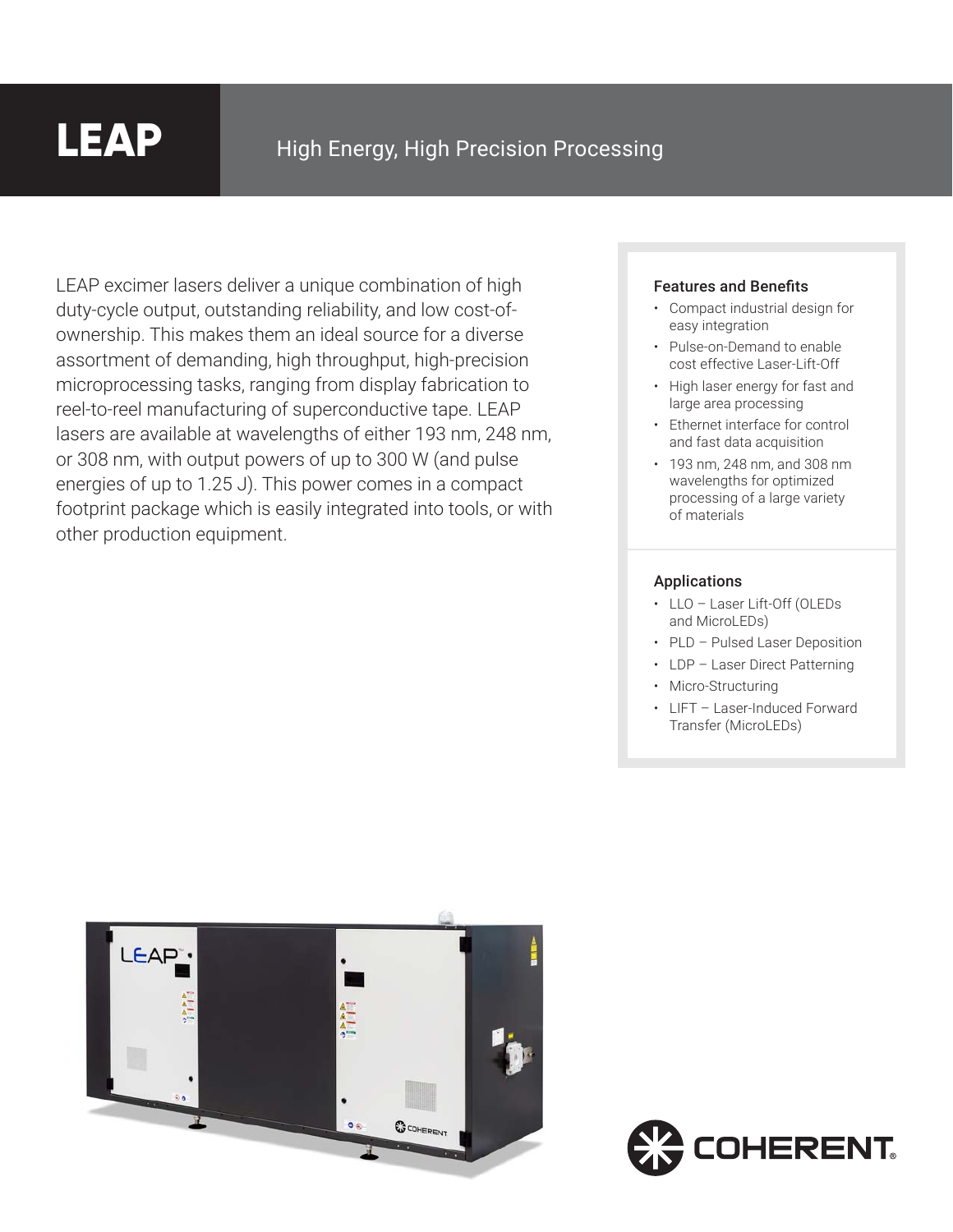#### **SPECIFICATIONS**

|                                                                   |                   | LEAP Medium Energy Range                                                                                               |            |                                  |                                  |  |  |
|-------------------------------------------------------------------|-------------------|------------------------------------------------------------------------------------------------------------------------|------------|----------------------------------|----------------------------------|--|--|
|                                                                   |                   | LEAP <sub>50</sub>                                                                                                     | LEAP 60    | <b>LEAP 80</b>                   | <b>LEAP 130</b>                  |  |  |
| Wavelength                                                        |                   |                                                                                                                        |            |                                  |                                  |  |  |
| Stabilized Energy Range (mJ)                                      | 193<br>248<br>308 | 200 to 250                                                                                                             | 350 to 400 | 550 to 650<br>550 to 650         | 550 to 650<br>550 to 650         |  |  |
| Max. Repetition Rate (Hz)                                         |                   | 200                                                                                                                    | 150        | 125                              | 200                              |  |  |
| Max. Stabilized Average Power (W)                                 | 193<br>248<br>308 | 50<br>٠                                                                                                                | 60<br>٠    | $\sim$<br>80<br>80               | $\sim$<br>130<br>130             |  |  |
| Energy Stability (1 sigma) (%)                                    |                   | $\leq$ 2                                                                                                               | $\leq$ 2   | $\leq 1.2$                       | $\leq 1.2$                       |  |  |
| Pulse Duration (FWHM) (ns) (typ.)                                 | 193<br>248<br>308 | 18<br>٠                                                                                                                | 18         | 29<br>22                         | 29<br>22                         |  |  |
| Beam Dimensions (V x H, FWHM) (mm <sup>2</sup> ) (typ.)           | 193<br>248<br>308 | 25 x 13                                                                                                                | 32 x 13    | $32 \times 13$<br>$33 \times 13$ | $32 \times 13$<br>$33 \times 13$ |  |  |
| Divergence (V x H, FWHM) (mrad <sup>2</sup> )                     |                   | $≤4.5$ x ≤1.5                                                                                                          |            |                                  |                                  |  |  |
| Dynamic Gas Lifetime (at max. stabilized energy)<br>(mio. pulses) |                   | 20                                                                                                                     | 20         | 30                               | 30                               |  |  |
| Electrical                                                        |                   | 3-phase, 200/208 or 400 VAC, 50/60 Hz                                                                                  |            |                                  |                                  |  |  |
| <b>Water Cooling</b>                                              |                   | 8 to 20 l/min; T=18 to 21°C                                                                                            |            |                                  |                                  |  |  |
| Weight                                                            |                   | 860 kg (1896 lbs.)                                                                                                     |            |                                  |                                  |  |  |
| Cabinet Size (L x W x H)                                          |                   | 2415 x 800 x (1090 ±10) mm <sup>3</sup> [95.1 x 31.4 x (42.9 ±0.4) in. <sup>3</sup> ]<br><b>LEAP High Energy Range</b> |            |                                  |                                  |  |  |
|                                                                   |                   |                                                                                                                        |            |                                  |                                  |  |  |

|                                                                   |            | <b>LEAP 100</b>                                                                       | <b>LEAP 150</b>                         | <b>LEAP K 1.25 J</b> | <b>LEAP 300</b>                                                                                                     |  |
|-------------------------------------------------------------------|------------|---------------------------------------------------------------------------------------|-----------------------------------------|----------------------|---------------------------------------------------------------------------------------------------------------------|--|
| Wavelength                                                        |            |                                                                                       |                                         |                      |                                                                                                                     |  |
| Stabilized Energy Range (mJ)                                      | 248<br>308 | 900 to $10001$<br>900 to 1000                                                         | 900 to 1000 <sup>1</sup><br>900 to 1000 | 1000 to 1250         | 900 to 1000<br>900 to 1000                                                                                          |  |
| Max. Repetition Rate (Hz)                                         |            | 100                                                                                   | 150                                     | 100                  | 300                                                                                                                 |  |
| Max. Stabilized Average Power (W)                                 | 248<br>308 | 100<br>100                                                                            | 150<br>150                              | 125                  | 300<br>300                                                                                                          |  |
| Energy Stability (1 sigma) (%)                                    |            | $\leq 1.2$                                                                            | $\leq 1.2$                              | $\leq 1.2$           | $\leq 1.2$                                                                                                          |  |
| Pulse Duration (FWHM) (ns) (typ.)                                 | 248<br>308 | 32<br>27                                                                              | 32<br>27                                | 32                   | 32<br>29                                                                                                            |  |
| Beam Dimensions (V x H, FWHM) (mm <sup>2</sup> ) (typ.)           | 248<br>308 | $32 \times 13$<br>$33 \times 13$                                                      | $32 \times 13$<br>33 x 13               | $32 \times 13$       | $34 \times 15$<br>$37 \times 14$                                                                                    |  |
| Divergence (V x H, FWHM) (mrad <sup>2</sup> )                     |            | $\leq 4.5 \times 1.5$                                                                 |                                         |                      |                                                                                                                     |  |
| Dynamic Gas Lifetime (at max. stabilized energy)<br>(mio. pulses) |            | 30                                                                                    | 30                                      | 20                   | 40 (248 nm)<br>50 (308 nm)                                                                                          |  |
| Electrical                                                        |            | 3-phase, 200/208 or 400 VAC, 50/60 Hz                                                 |                                         |                      | 3-phase, 400 VAC,<br>50/60 Hz                                                                                       |  |
| <b>Water Cooling</b>                                              |            | 8 to 20 I/min; T=18 to 21°C                                                           |                                         |                      | 0 to 40 l/min;<br>T=11 to $14^{\circ}$ C                                                                            |  |
| Weight                                                            |            | 860 kg (1896 lbs.)                                                                    |                                         |                      | 1100 kg<br>$(2425$ lbs.)                                                                                            |  |
| Cabinet Size (L x W x H)                                          |            | 2415 x 800 x (1090 ±10) mm <sup>3</sup> [95.1 x 31.4 x (42.9 ±0.4) in. <sup>3</sup> ] |                                         |                      | 2562 x 820 x<br>$(1125 \pm 10)$ mm <sup>3</sup><br>$[100.9 \times 32.3 \times$<br>$(45.1 \pm 0.4)$ in. <sup>3</sup> |  |

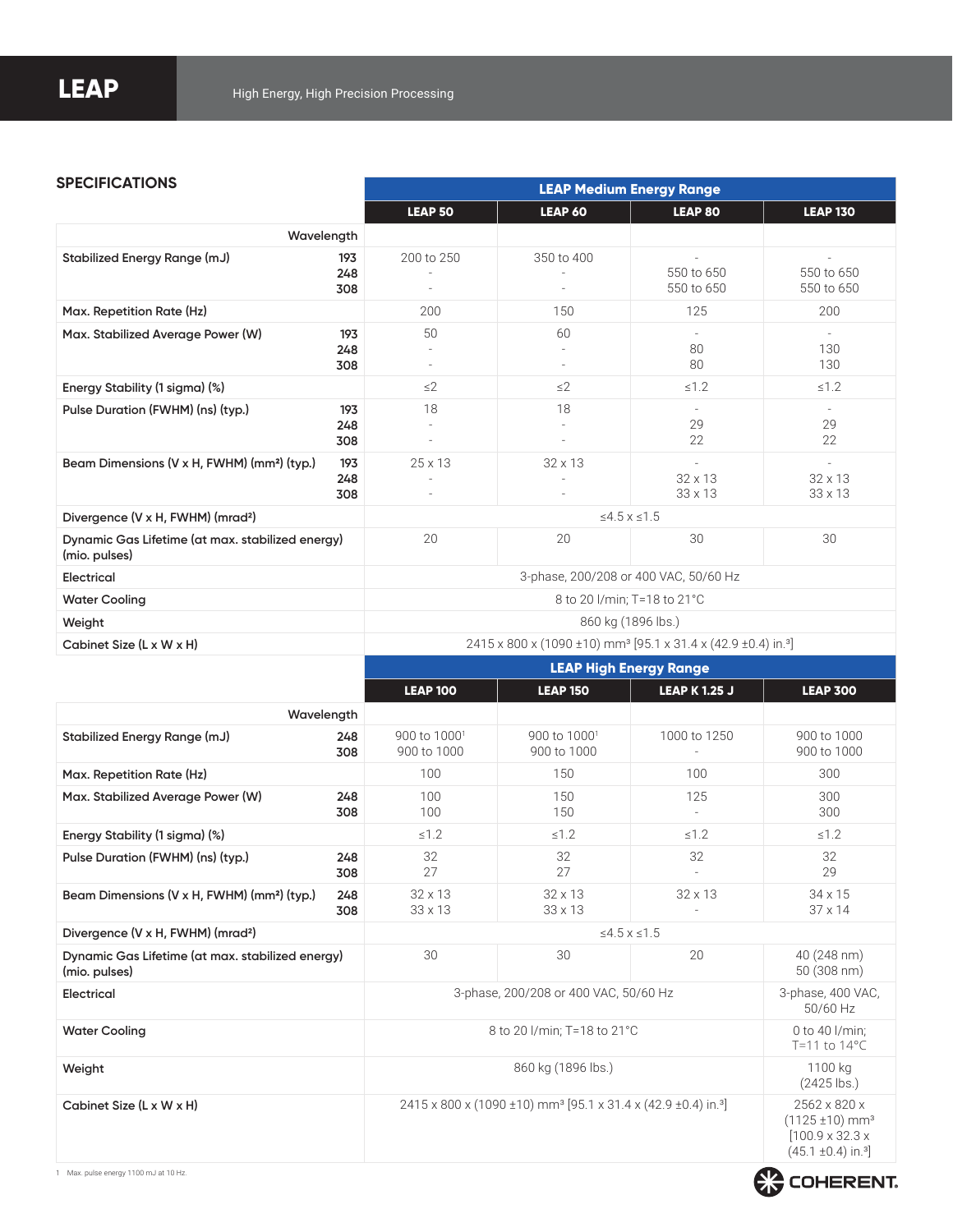#### **TYPICAL PERFORMANCE DATA**



**LEAP 150K 1 Joule at 150 Hz, Energy Stability over 30 Mio. Pulses**



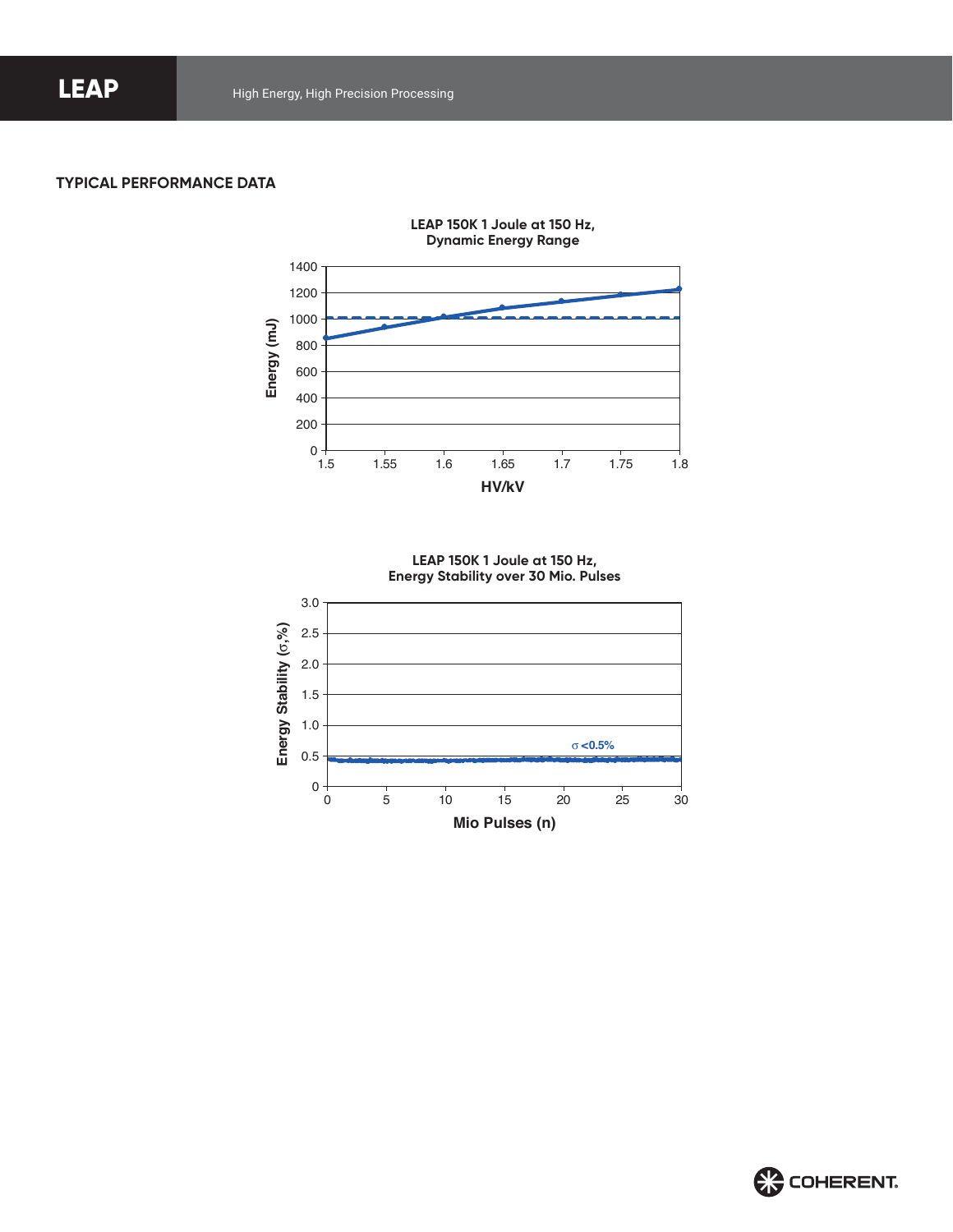#### **MECHANICAL SPECIFICATIONS**

**LEAP 50 to 150, LEAP K 1.25 J Beam Exit Left (view from access side)**



**Top View**